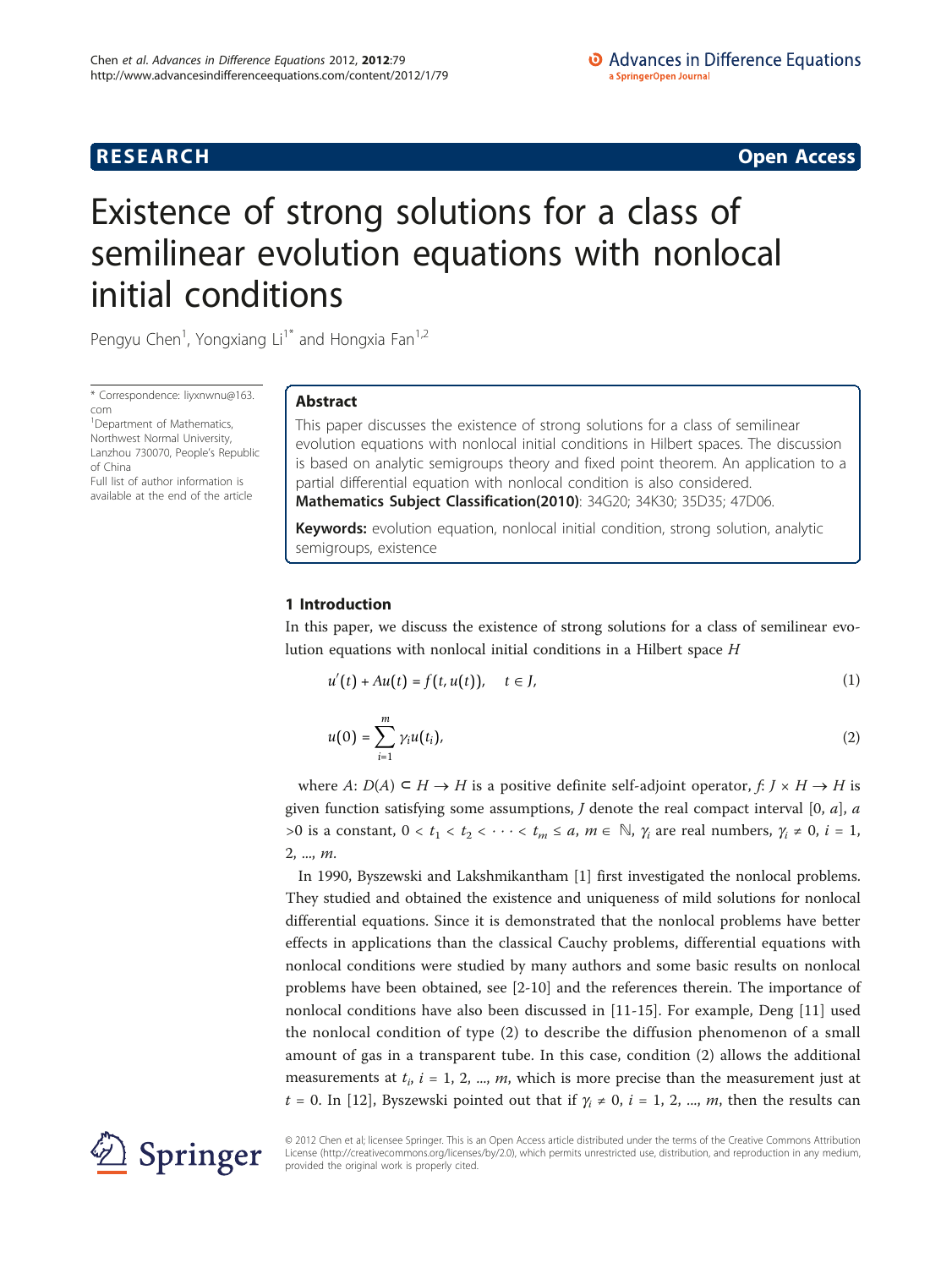be applied to kinematics to determine the location evolution  $t \to u(t)$  of a physical object for which we do not know the positions  $u(0)$ ,  $u(t_1)$ , ...,  $u(t_m)$ , but we know that the nonlocal condition (2) holds. Consequently, to describe some physical phenomena, the nonlocal condition can be more useful than the standard initial condition.

However, most of the existing articles only studied the existence and uniqueness of mild solutions for evolution equations with nonlocal conditions, there are very few papers considered the regularity results for nonlocal evolution equations. In [[2](#page-8-0),[3](#page-8-0)], Byszewski discussed the existence of strong and classical solutions for the evolution equation

$$
\frac{du(t)}{dt} + Au(t) = f(t, u(t)), \quad t \in (t_0, t_0 + a]
$$
\n(3)

with the nonlocal condition

$$
u(t_0) + g(t_1, t_2, \dots, t_m, u(\cdot)) = u_0 \tag{4}
$$

or

$$
u(t_0) + \sum_{i=1}^{m} \gamma_i u(t_i) = u_0 \tag{4a}
$$

in a reflexive Banach space X, but the conditions in [\[2,3\]](#page-8-0) are very strong and some of them can not be satisfied in applications. In this paper, we obtained the existence of strong solutions for the nonlocal problem (1)-(2) in a frame of abstract Hilbert spaces. Furthermore, an optimal condition (see condition (H1)) on the coefficients  $\gamma_i$  (i = 1, 2, ..., *m*) to guarantee that the nonlocal problem  $(1)-(2)$  has solutions has been obtained. At last, we demonstrated that the abstract results obtained can be applied to the parabolic partial differential equation with nonlocal conditions. Our discussions are based on analytic semigroups theory and the famous Schauder's fixed point theorem.

# 2 Preliminaries

Let H be a Hilbert space with inner product  $( \cdot, \cdot )$ , then  $\| \cdot \| = \sqrt{(\cdot, \cdot)}$  is the norm on H induced by inner product  $(·,·)$ . We denote by  $C(J, H)$  the Banach space of all continuous *H*-value functions on interval *J* with the maximum norm  $||u||_C = \max_{t \in J} ||u(t)||$  and by  $\mathcal{L}(H)$  the Banach space of all linear and bounded operators on  $H$ .

Let A:  $D(A) \subseteq H \rightarrow H$  be a positive definite self-adjoint operator in Hilbert space H and it have compact resolvent. By the spectral resolution theorem of selfadjoint operator, the spectrum  $\sigma(A)$  only consists of real eigenvalues and it can be arrayed in sequences as

$$
\lambda_1 < \lambda_2 < \cdots < \lambda_n < \cdots, \quad \lambda_n \to \infty \ (n \to \infty). \tag{5}
$$

By the positive definite property of A, the first eigenvalue  $\lambda_1$  >0. From [[16,17](#page-8-0)], we know that -A generates an analytic operator semigroup  $T(t)(t \ge 0)$  on H, which is exponentially stable and satisfies

$$
||T(t)|| \le e^{-\lambda_1 t}, \quad \forall t \ge 0. \tag{6}
$$

Since the positive definite self-adjoint operator A has compact resolvent, the embedding  $D(A) \boxtimes H$  is compact, and therefore  $T(t)(t \ge 0)$  is also a compact semigroup.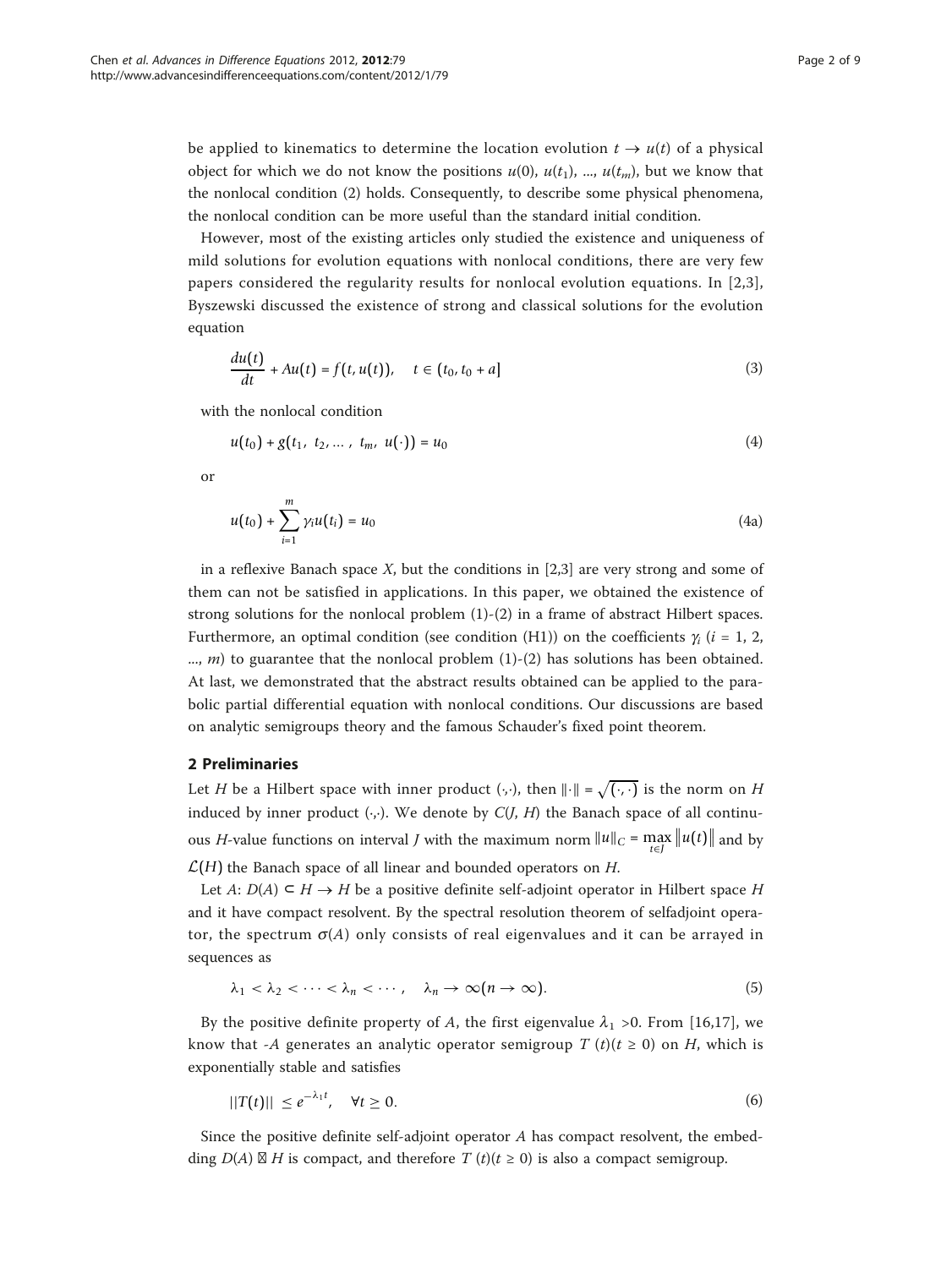We recall some concepts and conclusions on the fractional powers of A. For  $\alpha$  >0,  $A^{-\alpha}$ is defined by

$$
A^{-\alpha} = \frac{1}{\Gamma(\alpha)} \int_0^\infty s^{\alpha-1} T(s) \, ds,
$$

where  $\Gamma(\cdot)$  is the Euler gamma function.  $A^{-\alpha} \in \mathcal{L}(H)$  is injective, and  $A^{\alpha}$  can be defined by  $A^{\alpha} = (A^{-\alpha})^{-1}$  with the domain  $D(A^{\alpha}) = A^{-\alpha}(H)$ . For  $\alpha = 0$ , let  $A^{\alpha} = I$ .

We endow an inner product  $(\cdot,\cdot)_\alpha = (A^\alpha, A^\alpha)$  to  $D(A^\alpha)$ . Since  $A^\alpha$  is a closed linear operator, it follows that  $(D(A^{\alpha}), (\cdot, \cdot)_{\alpha})$  is a Hilbert space. We denote by  $H_{\alpha}$  the Hilbert space  $(D(A^{\alpha}), (\cdot,\cdot)_{\alpha})$ . Especially,  $H_0 = H$  and  $H_1 = D(A)$ . For  $0 \le \alpha < \beta$ ,  $H_{\beta}$  is densely embedded into  $H_{\alpha}$  and the embedding  $H_{\beta} \boxtimes H_{\alpha}$  is compact. For the details of the properties of the fractional powers, we refer to [\[17](#page-8-0)] and [[18\]](#page-8-0).

It is well known [[\[16\]](#page-8-0), Chapter 4, Theorem 2.9] that for any  $u_0 \in D(A)$  and  $h \in C^1(J, H)$ , the initial value problem of linear evolution equation (LIVP)

$$
\begin{cases}\n u'(t) + Au(t) = h(t), & t \in J, \\
u(0) = u_0,\n\end{cases} \tag{7}
$$

has a unique classical solution  $u \in C^1(J, H) \cap C(J, H_1)$  expressed by

$$
u(t) = T(t)u_0 + \int_0^t T(t-s)h(s)ds.
$$
 (8)

If  $u_0 \in H$  and  $h \in L^1(J, H)$ , the function u given by (8) belongs to  $C(J, H)$ , which is known as a mild solution of the LIVP(7). If a mild solution  $u$  of the LIVP(7) belongs to  $W^{1,1}(J, H) \cap L^1(J, H_1)$  and satisfies the equation for a.e.  $t \in J$ , we call it a strong solution.

Throughout this paper, we assume that

$$
(H1)\sum_{i=1}^m|\gamma_i|<\varrho^{\lambda_1t_1}.
$$

By assumption (H1), we have  $\Vert$  $\sum$ <sup>*m*</sup>  $\sum_{i=1}^{m} \gamma_i T(t_i) \Big\| \le \sum_{i=1}^{m} |\gamma_i| e^{-\lambda_1 t_1} < 1$ . By operator spectrum theorem, we know that the operator

$$
\mathcal{B} := \left(I - \sum_{i=1}^{m} \gamma_i T(t_i)\right)^{-1} \tag{9}
$$

exists, bounded and  $D(\mathcal{B}) = H$ . Furthermore, by Neumann expression,  $\mathcal{B}$  can be expressed by

$$
\mathcal{B} = \sum_{n=0}^{\infty} \left( \sum_{i=1}^{m} \gamma_i T(t_i) \right)^n.
$$
 (10)

Therefore

$$
\|\mathcal{B}\| \leq \sum_{n=0}^{\infty} \left\| \sum_{i=1}^{m} \gamma_i T(t_i) \right\|^n = \frac{1}{1 - \left\| \sum_{i=1}^{m} \gamma_i T(t_i) \right\|} \leq \frac{1}{1 - e^{-\lambda_1 t_1} \sum_{i=1}^{m} |\gamma_i|}.
$$
 (11)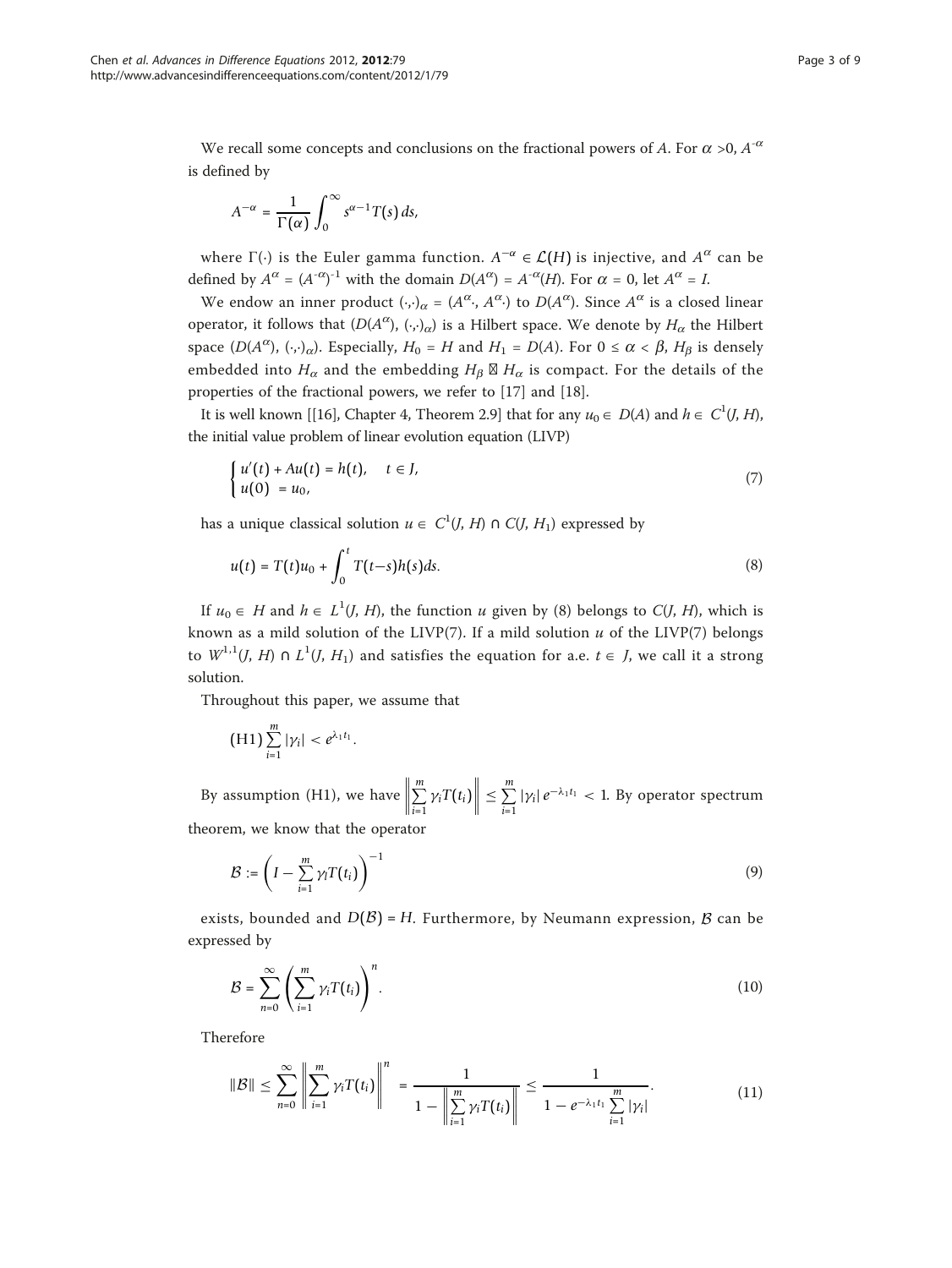To prove our main results, for any  $h \in C(J, H)$ , we consider the linear evolution equation nonlocal problem (LNP)

$$
u'(t) + Au(t) = h(t), \quad t \in J,
$$
\n
$$
(12)
$$

$$
u(0) = \sum_{i=1}^{m} \gamma_i u(t_i).
$$
 (13)

**Lemma 1** If the condition (H1) holds, then the LNP  $(12)-(13)$  has a unique mild solution  $u \in C(J, H)$  given by

$$
u(t) = \sum_{i=1}^{m} \gamma_i T(t) \mathcal{B} \int_0^{t_i} T(t_i - s) h(s) ds + \int_0^t T(t - s) h(s) ds, \quad t \in J.
$$
 (14)

Moreover, u $\in$  W <sup>1,2</sup>(J, H)  $\cap$  L<sup>2</sup>(J, H<sub>1</sub>) is a strong solution of the LNP (12)-(13).

**Proof.** By (7) and (8), we know that Eq. (12) has a unique mild solution  $u \in C(J, H)$ which can be expressed by

$$
u(t) = T(t)u(0) + \int_0^t T(t-s)h(s)ds.
$$
 (15)

From (15),

$$
u(t_i) = T(t_i)u(0) + \int_0^{t_i} T(t_i - s)h(s)ds, \quad i = 1, 2, ..., m.
$$
 (16)

By (13) and (16),

$$
u(0) = \sum_{i=1}^{m} \gamma_i T(t_i) u(0) + \sum_{i=1}^{m} \gamma_i \int_0^{t_i} T(t_i - s) h(s) ds.
$$
 (17)

Since *I* −  $\sum_{i=1}^{m} \gamma_i T(t_i)$  has a bounded inverse operator *B*,

$$
u(0) = \sum_{i=1}^{m} \gamma_i \mathcal{B} \int_0^{t_i} T(t_i - s) h(s) ds.
$$
 (18)

From (15) and (18), we know that  $u$  satisfies (14).

Inversely, we can verify directly that the function  $u \in C(J, H)$  given by (14) is a mild solution of the LNP (12)-(13).

By the maximal regularity of linear evolution equations with positive definite opera-tor in Hilbert spaces (see [[19](#page-8-0)], Chapter II, Theorem 3.3), when  $u(0) = u_0 \in H_{1/2}$ , the mild solution of the LIVP (7) has the regularity

$$
u \in W^{1,2}(J, H) \cap L^2(J, H_1) \cap C(J, H_{1/2})
$$
\n(19)

and it is a strong solution.

We note that  $u(t)$  defined by (14) is the mild solution of the LIVP (7) for  $u(0) = \sum_{i=1}^{m} \gamma_i \mathcal{B} \int_0^{t_i} T(t_i-s)h(s)ds$ . By the representation (8) of mild solution,  $u(t) = T$  $(t)u(0) + v(t)$ , where  $v(t) = \int_0^t T(t - s)h(s)ds$  Since the function  $v(t)$  is a mild solution of the LIVP (7) with the null initial value  $u(0) = \theta$ ,  $\nu$  has the regularity (19). By the analytic property of the semigroup T (t), T (t<sub>i</sub>)u(0)  $\in$  D(A) H<sub>1/2</sub>. Hence,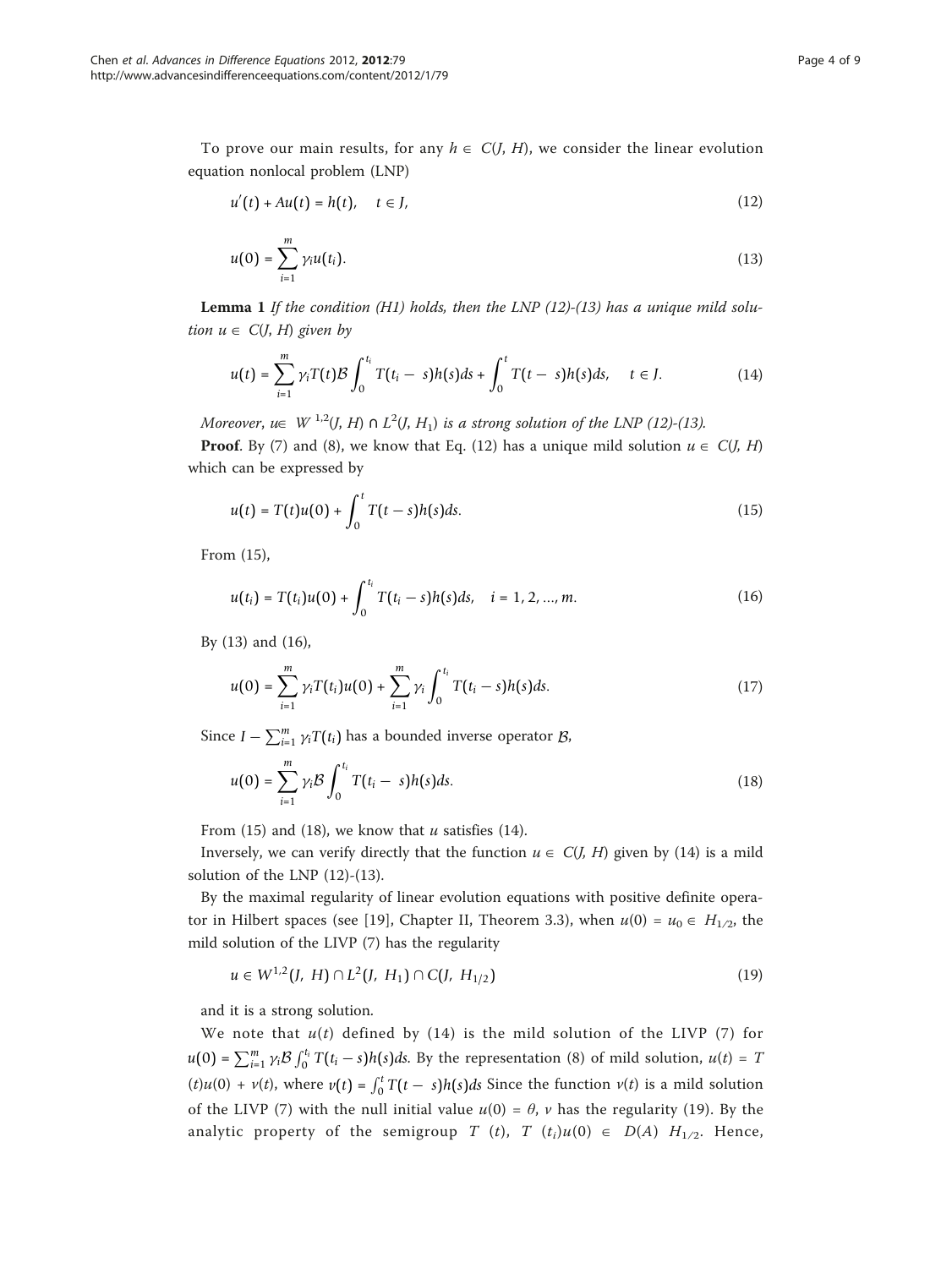$u(0) = \sum_{i=1}^{m} \gamma_i T(t_i) u(0) + \sum_{i=1}^{m} \gamma_i v(t_i) \in H_{1/2}$ . Using the regularity (19) again, we obtain that  $u \in W^{1,2}(J, H) \cap L^2(J, H_1)$  and it is a strong solution of the LNP (12)-(13). □ For any  $r > 0$ , let

$$
\Omega_r = \{ u \in C(J, H) : ||u(t)|| \le r, t \in J \},\
$$

then  $\Omega_r$  is a bounded closed and convex set on  $C(I, H)$ .

# 3 Main results

Theorem 1 Let A be a positive definite self-adjoint operator in Hilbert space H and it have compact resolvent, f:  $J \times H \rightarrow H$  be continuous. If condition (H1) and the following condition

(H2) For some r >0, there exists a function  $\phi \in L(J, \mathbb{R}^+)$  such that for all  $t \in J$  and u  $\in$  H satisfying  $||u|| \le r$ ,  $||f(t, u)|| \le \phi(t)$ , hold, then the problem (1)-(2) has at least one strong solution  $u \in W^{1,2}(J, H) \cap L^2(J, H_1)$ .

**Proof.** We consider the operator  $Q$  on  $C(J, H)$  defined by

$$
Qu(t) = \sum_{i=1}^{m} \gamma_i T(t) \mathcal{B} \int_0^{t_i} T(t_i - s) f(s, u(s)) ds
$$
  
+ 
$$
\int_0^t T(t - s) f(s, u(s)) ds, \quad t \in J.
$$
 (20)

By assumption (H1) and Lemma 1, it is easy to see that the mild solution of problem  $(1)-(2)$  is equivalent to the fixed point of the operator Q. In the following, we will prove that Q has a fixed point by using the famous Schauder Fixed Point Theorem.

At first, we prove that Q is continuous on  $C(J, H)$ . To this end, let  ${u_n}_{n=1}^{\infty} \subset C(J, H)$ be a sequence such that  $\lim_{n\to+\infty} u_n = u$  on C(*J*, *H*). By the continuity of the nonlinear term f, for each  $s \in J$ ,  $\lim_{n \to +\infty} f(s, u_n(s)) = f(s, u(s))$ . Therefore, we can conclude that

$$
\sup_{s\in J} ||f(s, u_n(s)) - f(s, u(s))|| \to 0, \quad as \quad n \to \infty.
$$
 (21)

From (6) and (20), for  $t \in J$ , we have

$$
\|Qu_n(t) - Qu(t)\|
$$
  
\n
$$
\leq \frac{\sum_{i=1}^m |\gamma_i|e^{-\lambda_1 t}}{1 - e^{-\lambda_1 t_1} \sum_{i=1}^m |\gamma_i|} \int_0^{t_i} e^{-\lambda_1 (t_i - s)} \|f(s, u_n(s)) - f(s, u(s))\| ds
$$
  
\n
$$
+ \int_0^t e^{-\lambda_1 (t-s)} \|f(s, u_n(s)) - f(s, u(s))\| ds
$$
  
\n
$$
< \frac{e^{\lambda_1 t_1} + 1}{\lambda_1 (1 - e^{-\lambda_1 t_1} \sum_{i=1}^m |\gamma_i|)^{s \in J}} \|f(s, u_n(s)) - f(s, u(s))\|,
$$

which implies that

$$
||Qu_n - Q_u||_C < \frac{e^{\lambda_1 t_1} + 1}{\lambda_1 (1 - e^{-\lambda_1 t_1} \sum_{i=1}^m |\gamma_i|)} \sup_{s \in J} ||f(s, u_n(s)) - f(s, u(s))||.
$$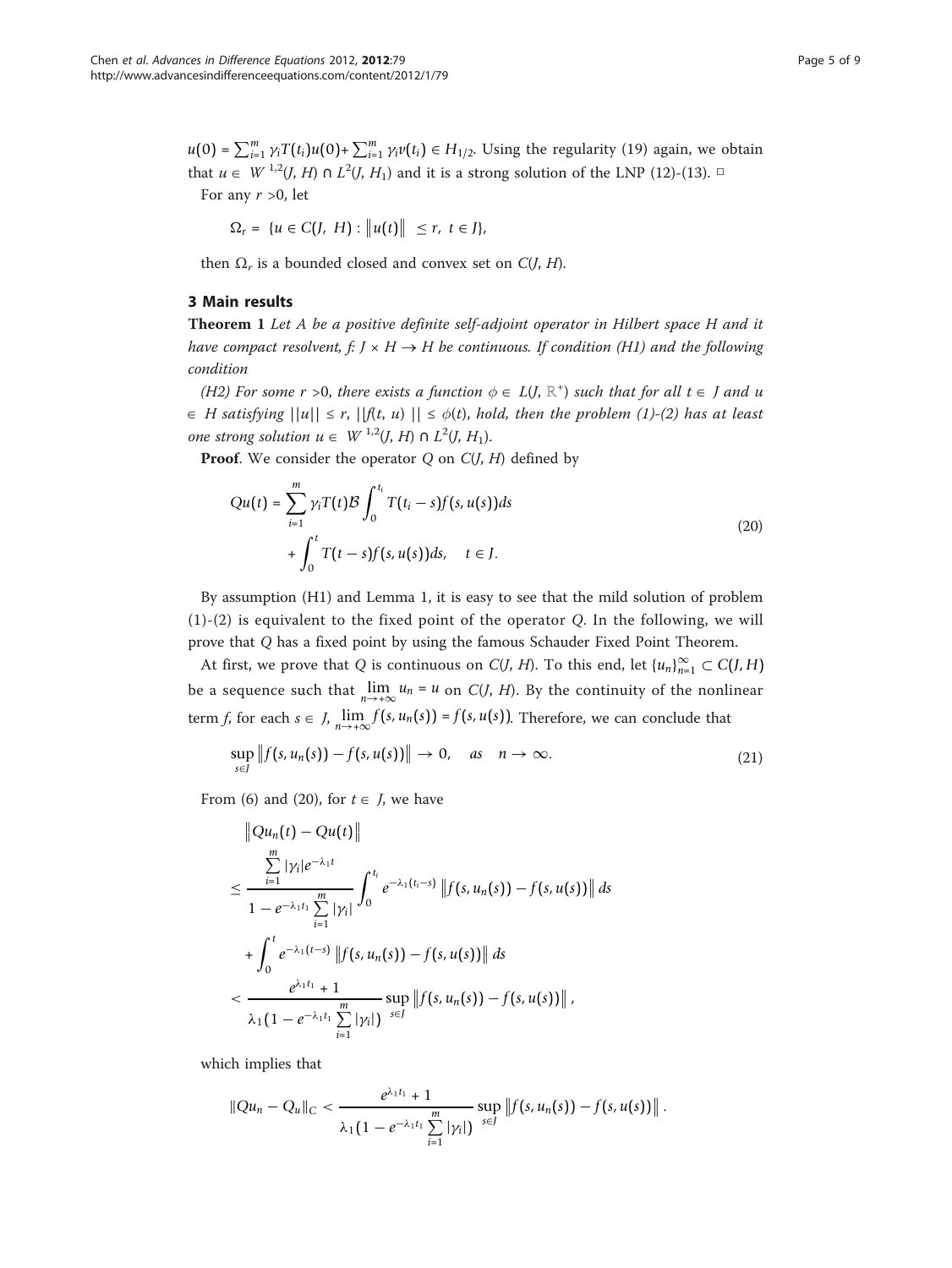From (21), we know that

$$
||Qu_n - Qu||_C \to 0, \quad \text{as} \quad n \to \infty.
$$

That is,  $Q$  is continuous on  $C(J, H)$ .

Subsequently, we prove that Q:  $C(J, H) \rightarrow C(J, H)$  is a compact operator. Let  $0 \le \alpha < \frac{1}{2}$ ,  $0 < \nu < \frac{1}{2} - \alpha$ . By [[20](#page-8-0)], we can prove that the operator Q defined by (20) maps C(J, H) into C<sup>v</sup> (J, H<sub> $\alpha$ </sub>). By Arzela-Ascoli's theorem, the embedding C<sup>v</sup> (J, H<sub> $\alpha$ </sub>)  $\boxtimes$  C  $(J, H)$  is compact. This implies that Q:  $C(J, H) \rightarrow C(J, H)$  is a compact operator. Combining this with the continuity of Q on C(J, H), we know that Q: C(J, H)  $\rightarrow$  C(J, H) is a completely continuous operator.

Next, we prove that there exists a positive constant R big enough, such that  $Q(\Omega_R) \subset$  $\Omega_R$ . In fact, choosing

$$
R = \frac{\sum_{i=1}^{m} |\gamma_i| (1 - e^{-\lambda_1 t_1}) + 1}{1 - e^{-\lambda_1 t_1} \sum_{i=1}^{m} |\gamma_i|} \int_0^a \varphi(s) ds.
$$

For any  $u \in \Omega_R$ , we have

$$
||Qu(t)|| \leq \sum_{i=1}^{m} |\gamma_i| e^{-\lambda_1 t} ||B|| \int_0^{t_i} e^{-\lambda_1 (t_i - s)} ||f(s, u(s))|| ds
$$
  
+ 
$$
\int_0^t e^{-\lambda_1 (t-s)} ||f(s, u(s))|| ds
$$
  

$$
\leq \frac{\sum_{i=1}^{m} |\gamma_i|}{1 - e^{-\lambda_1 t_1} \sum_{i=1}^{m} |\gamma_i|} \int_0^{t_i} \varphi(s) ds + \int_0^t \varphi(s) ds
$$
  

$$
\leq \frac{\sum_{i=1}^{m} |\gamma_i| (1 - e^{-\lambda_1 t_1}) + 1}{1 - e^{-\lambda_1 t_1} \sum_{i=1}^{m} |\gamma_i|} \int_0^a \varphi(s) ds
$$
  
= R.

Therefore,  $Q(\Omega_R) \subset \Omega_R$ . Thus,  $Q: \Omega_R \to \Omega_R$  is a completely continuous operator.

By Schauder Fixed Point Theorem, we know that Q has at least one fixed point  $u \in$  $\Omega_R$ . Since u is mild solution of the LNP (12)-(13) for  $h(\cdot) = f(\cdot, u(\cdot))$ , by Lemma 1,  $u \in$  $W^{1,2}(J, H) \cap L^2(J, H_1)$  is a strong solution of the problem (1)-(2). □

If we replace the assumption (H2) by the following assumption (H2)\* For some  $r > 0$ , there exist a function  $\phi \in L(J, \mathbb{R}^+)$  and a non-decreasing continuous function  $\psi: \mathbb{R}^+ \to$  $\mathbb{R}^+$  such that for all  $t \in J$  and  $u \in H$  satisfying  $||u|| \leq r$ ,

 $\|f(t, u)\| \leq \varphi(t)\psi(\|u\|).$ 

We have the following existence result.

Theorem 2 Let A be a positive definite self-adjoint operator in Hilbert space H and it have compact resolvent, f:  $J \times H \rightarrow H$  be continuous. If the conditions (H1) and (H2)<sup>\*</sup> are satisfied, then the problem (1)-(2) has at least one strong solution  $u \in W^{1,2}(J, H)$   $\cap$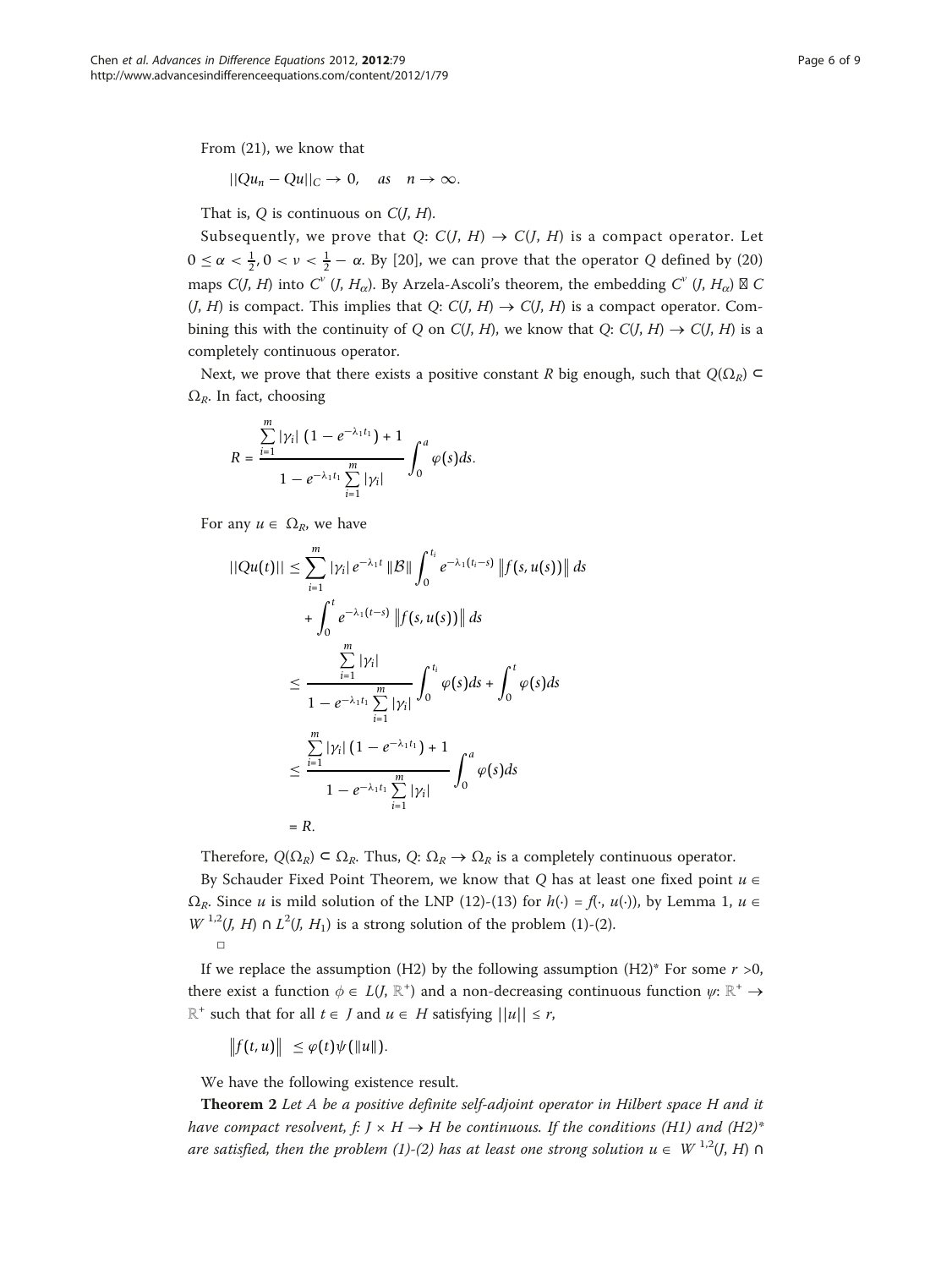$L^2(J, H_1)$  provided that there exists a constant R with

$$
M\psi(R)\int_0^a \varphi(s)ds \le R,\tag{22}
$$

where

$$
M = \frac{\sum_{i=1}^{m} |\gamma_i| (1 - e^{-\lambda_1 t_1}) + 1}{1 - e^{-\lambda_1 t_1} \sum_{i=1}^{m} |\gamma_i|}.
$$
 (23)

**Proof.** By the proof of Theorem 1, we know that the operator  $Q: C(J, H) \rightarrow C(J, H)$ is completely continuous. For any  $u \in \Omega_R$ , from the assumption (H2)\* and (22), we have

$$
\|Qu(t)\| \leq \sum_{i=1}^{m} |\gamma_i| e^{-\lambda_1 t} \|B\| \int_0^{t_i} e^{-\lambda_1 (t_i - s)} \|f(s, u(s))\| ds
$$
  
+ 
$$
\int_0^t e^{-\lambda_1 (t-s)} \|f(s, u(s))\| ds
$$
  

$$
\leq \frac{\sum_{i=1}^{m} |\gamma_i| \psi(R)}{1 - e^{-\lambda_1 t_1} \sum_{i=1}^{m} |\gamma_i|} \int_0^{t_i} \varphi(s) ds + \psi(R) \int_0^t \varphi(s) ds
$$
  

$$
\leq \frac{\sum_{i=1}^{m} |\gamma_i| (1 - e^{-\lambda_1 t_1}) + 1}{1 - e^{-\lambda_1 t_1} \sum_{i=1}^{m} |\gamma_i|} \psi(R) \int_0^a \varphi(s) ds
$$
  
= R,

which implies  $Q(\Omega_R) \subset \Omega_R$ . Thus,  $Q: \Omega_R \to \Omega_R$  is a completely continuous operator. By Schauder Fixed Point Theorem, we know that Q has at least one fixed point  $u \in \Omega$ R. Since u is mild solution of the LNP (12)-(13) for  $h(\cdot) = f(\cdot, u(\cdot))$ , by Lemma 1,  $u \in W$ <sup>1,2</sup>(*J*, *H*) ∩ *L*<sup>2</sup>(*J*, *H*<sub>1</sub>) is a strong solution of the problem (1)-(2). □

Corollary 1 Let A be a positive definite self-adjoint operator in Hilbert space H and it have compact resolvent, f:  $J \times H \rightarrow H$  be continuous. If the conditions (H1) and (H2)<sup>\*</sup> are satisfied, then the problem (1)-(2) has at least one strong solution  $u \in W^{1,2}(J, H)$   $\cap$  $L^2(J, H_1)$  provided that

$$
\liminf_{r\to+\infty}\frac{\psi(r)}{r}<\frac{1}{M\int_0^a\varphi(s)ds'}
$$

where  $M$  is defined by (23).

# 4 An example

In order to illustrate our main results, we consider the parabolic partial differential equation with nonlocal condition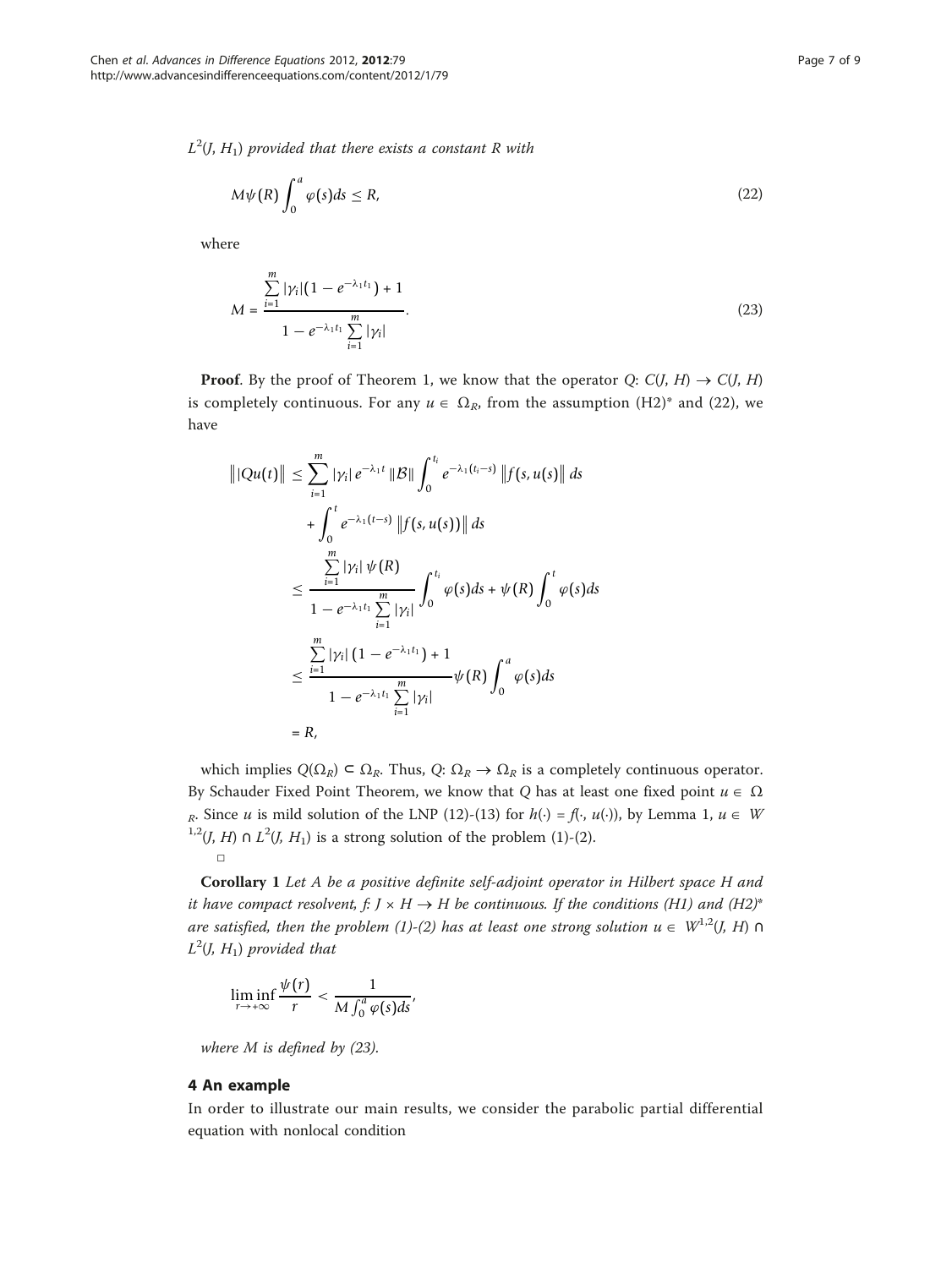$$
\begin{cases} \frac{\partial}{\partial t}u(x,t) - \frac{\partial^2}{\partial x^2}u(x,t) = f(x,t,u(x,t)), & (x, t) \in [0, 1] \times J, \\ u(0, t) = u(1, t) = 0, & t \in J, \\ u(x, 0) = \sum_{i=1}^{m} \gamma_i u(x, t_i), & x \in [0, 1], \end{cases}
$$
(24)

where  $J = [0, a], 0 < t_1 < t_2 < ... < t_m \le a$ ,  $\gamma_i$  are real numbers,  $\gamma_i \ne 0$ ,  $i = 1, 2, ..., m$ , f.  $[0, 1] \times I \times \mathbb{R} \to \mathbb{R}$  is continuous.

Let  $H = L^2(0, 1; \mathbb{R})$  with the norm  $|| \cdot ||_2$ . We define the linear operator A in Hilbert space  $H$  by

$$
Au = -\frac{\partial^2}{\partial x^2}u, \quad u \in D(A) = H^2(0, 1) \cap H_0^1(0, 1),
$$

where  $H^2(0, 1) = W^{2,2}(0, 1)$ ,  $H_0^1(0, 1) = W_0^{1,2}(0, 1)$ . It is well know from [\[16](#page-8-0),[17\]](#page-8-0) that A is a positive definite self-adjoint operator on  $H$  and  $-A$  is the infinitesimal generator of an analytic, compact semigroup  $T(t)(t \ge 0)$ . Moreover, A has discrete spectrum with eigenvalues  $\lambda_n = n^2 \pi^2$ ,  $n \in \mathbb{N}$ , associated normalized eigenvectors  $v_n(x) = \sqrt{2} \sin n\pi x$ , the set  $\{v_n: n \in \mathbb{N}\}\$ is an orthonormal basis of H and

$$
T(t)u=\sum_{n=1}^{\infty}e^{-n^2\pi^2t}(u,v_n)v_n,\quad \|T(t)\|\leq e^{-\pi^2t},\quad \forall t\geq 0.
$$

Let  $f(t, u(t)) = f(\cdot, t, u(\cdot, t))$ , then the problem (24) can be rewritten into the abstract form of problem  $(1)-(2)$ .

**Theorem 3** If the nonlinear term  $f(x, t, u(x, t)) = \sin u(x, t) / (t^{1/2} + 1), x \in [0, 1], t \in$ *J* and  $\sum_{i=1}^{m}$   $|\gamma_i|$  <  $e^{\pi^2 t_1}$ , then the problem (24) has at least one strong solution *u* ∈ *C*(*J*, *H*<sub>0</sub><sup>1</sup>(0, 1)) ∩ *L*<sup>2</sup>(*J*, *H*<sup>2</sup>(0, 1)) ∩ *W*<sup>1,2</sup>(*J*, *L*<sup>2</sup>(0, 1; ℝ)).

**Proof.** Let  $\phi(t) = t^{-1/2}$ , from the condition  $\sum_{i=1}^{m} |\gamma_i| < e^{\pi^2 t_i}$ , we easily see that the conditions (H1) and (H2) hold. Hence by Theorem 1, the problem (24) has a strong solution *u* ∈ *C*(*J*, *H*<sup>1</sup><sub>0</sub>(0, 1)) ∩ *L*<sup>2</sup>(*J*, *H*<sup>2</sup>(0, 1)) ∩ *W*<sup>1,2</sup>(*J*, *L*<sup>2</sup>(0, 1; ℝ)) in the sense of *L*<sup>2</sup>(0, 1; ℝ). □

**Theorem** 4 If  $\sum_{i=1}^{m} |\gamma_i| < e^{\pi^2 t_1}$ , f: [0, 1] × J × R  $\rightarrow$  R is continuous and satisfies the following conditions

(P1) For some r >0, there exists a function  $\phi \in L(J, \mathbb{R}^+)$  such that for all  $t \in J$ ,  $x \in [0,$ 1] and  $u \in \mathbb{R}$ ,  $| u | \leq r$ ,  $| f(x, t, u(x, t)) | \leq \phi(t)$ ,

(P2) There exists a function c:  $\mathbb{R}^+ \to \mathbb{R}^+$  such that

$$
\left|f(x,t,\xi)-f(y,s,\eta)\right|\leq c(r)(\left|x-y\right|^{\mu}+|t-s|^{\mu/2}+|\xi-\eta|),
$$

for any  $r > 0$ ,  $\mu \in (0, 1)$  and  $(x, t, \zeta)$ ,  $(y, s, \eta) \in [0, 1] \times J \times [-r, r]$ , then the problem (24) has at least one classical solution  $u \in C^{2+\mu,1+\mu/2}([0, 1] \times J)$ .

**Proof.** From the condition  $\sum_{i=1}^{m} |\gamma_i| < e^{\pi^2 t_1}$  and assumption (P1), it is easy to verify that the conditions (H1) and (H2) are satisfied. Hence by Theorem 1, the problem (24) has at least one strong solution *u* ∈ *C*(*J*,  $H_0^1(0, 1)$ ) ∩  $L^2$ (*J*,  $H^2(0, 1)$ ) ∩  $W^{1,2}($ *J*,  $L^2(0, 1; \mathbb{R})$ ) in the sense of  $L^2(0, 1; \mathbb{R})$ . Since the nonlinear term  $f$  satisfies the condition (P2), by using the similar regulariza-tion method in [\[20](#page-8-0)], we can prove that  $u \in C^{2+\mu,1+\mu/2}([0, 1] \times J)$  is a classical solution of the problem (24).  $\Box$